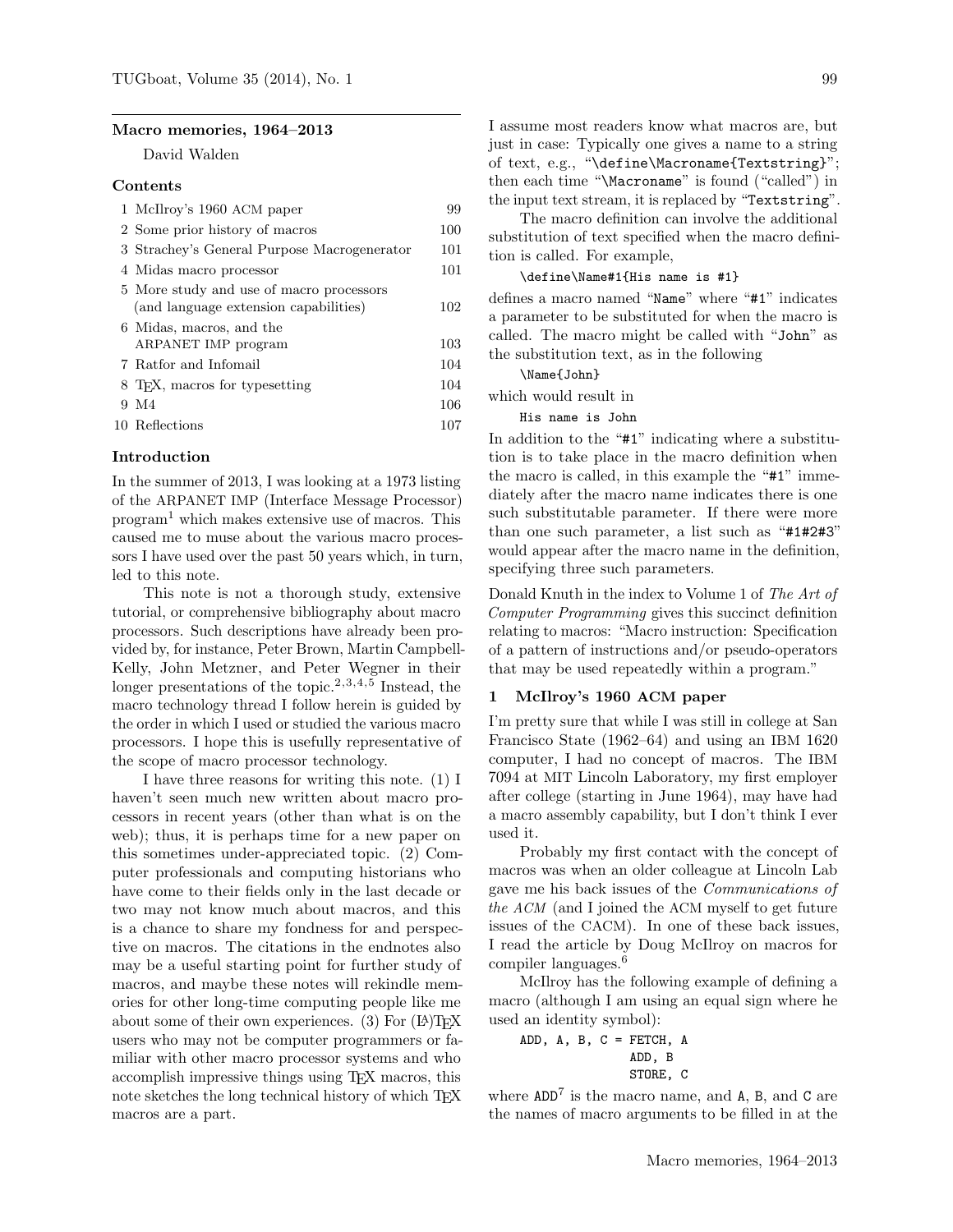time of the macro call, and the three lines of code are what is substituted. Thus, McIlroy shows this macro being called with the sequence

ADD, X, Y, Z

resulting in the following:

```
FETCH, X
ADD, Y
STORE, Z
```
This style of macro definition uses symbolic names for the substitutable parameters, which can be useful in remembering what one is doing with long macro definitions. However, it is also a bit more complicated to implement such symbolic macro parameter names compared with using special codes such as "#1".

McIlroy's 1960 paper goes on to show examples of macros in an ALGOL-like language and to explain the benefits of various features of macro processors. For instance,

```
macro exchange(x,y;z) :=
    begin
        begin integer x,y,z;
               z:=y;y := x;x := z:
        end exchange x and y
    end exchange
```
defines a macro which, if called with

```
exchange(r1,ss3)
```
results in

```
begin integer r1,ss3,.gen001
      .gen001:=r1;
      ss3:=r1;
      r1:=.gen001;
end exchange r1 and ss3
```
Note that a special temporary register, .gen001, was created to replace z which was defined following the semicolon in the parameter list.

McIlroy's paper also has a summary list of "salient features" [the comments below in square brackets are my notes on McIlroy's list]:

- 1. definitions may contain macro calls
- 2. parenthetical notation for compounding calls [e.g., so arguments to macro calls can include multiple items separated by commas]
- 3. conditional assembly
- 4. created symbols [e.g., so labels or local variable names in the body of a macro definition are unique for each call of the macro]
- 5. definitions may contain definition schemata
- 6. repetition over a list [see the example in the discussion of Midas in section 4]

Apparently Bell Labs was a particular hotbed of macro activity in those early days. In a memorial note for Douglas Eastwood, $8$  Doug McIlroy recounts:

On joining the Bell Labs math department, I was given an office next to Doug Eastwood's. Soon after, George Mealy ... suggested to a small group of us that a macro-instruction facility be added to our assembler  $\dots$  This idea caught the fancy of us two Dougs, and set the course of our research for some time to come. We split the job in half: Eastwood took care of defining macros; McIlroy handled the expansion of macro calls.

The macro system we built enabled truly astonishing applications. Macros took hold in the Labs' most important project, electronic switching systems, in an elaborated form that served as their primary programming language for a couple of decades.

Once macros had been incorporated, the assembler was processing code written wholesale by machine (i.e., by the assembler itself) rather than retail by people. This stressed the assembler in ways that had never been seen before. The size of its vocabulary jumped from about 100 different instructions to that plus an unlimited number of newly defined ones. The real size of programs jumped because one human-written line of code was often shorthand for many, many machine-written lines. And the number of symbolic names in a program jumped, because macros could invent new names like crazy.

By the way, Rosen's book<sup>7</sup> also had a paper (pp.  $535-$ 559) by George Mealy that touched on macros: "A Generalized Assembly System (Excerpts)".

#### 2 Some prior history of macros

McIlroy's paper also hints at some of the history of macro processors including half a dozen references<sup>9</sup> to prior macro processors; they were becoming fairly widespread by the early 1960s. Lots of people were thinking about macros and macro processing by 1960. In section 6 of his paper, McIlroy says,

... Conditional macros were devised independently by several persons beside the author in the past year. In particular, A. Perlis pointed out that algorithms for algebraic translation could be expressed in terms of conditional macros. Some uses of nested definitions were discovered by the author; their first implementation was by J. Benett also of Bell Telephone Laboratories. Repetition over a list is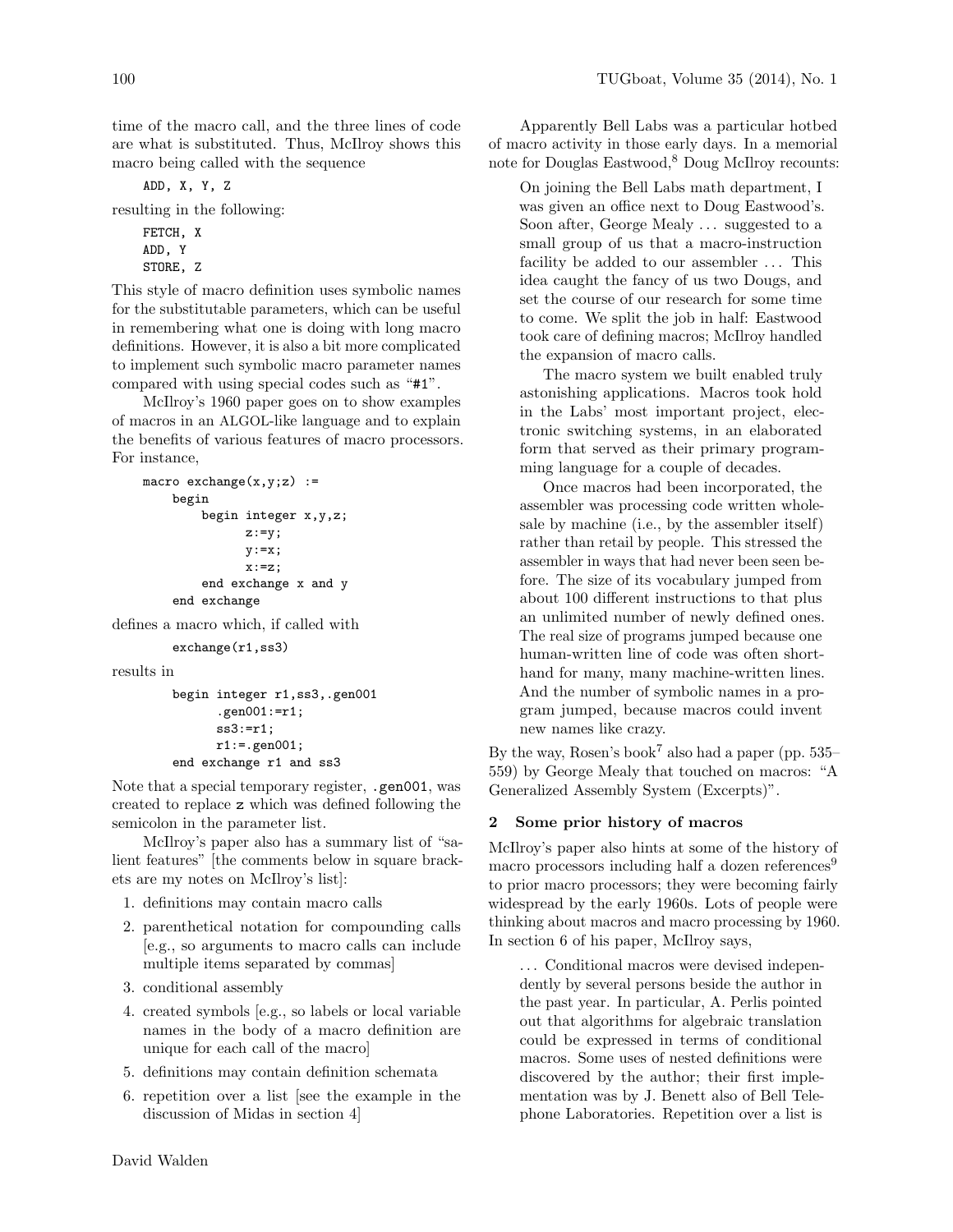due to V. Vyssotsky. Perlis also noted that macro compiling may be done by routines to a large degree independent of ground language. One existing macro compiler, MICA (Haigh), though working in only one ground language is physically separated from its ground-language compiler. An analyzer of variable-style source languages exists in the SHADOW routine of M. Barnett, but lacks an associated mechanism for incorporating extensions. Created symbols and parenthetical notation are obvious loans from the well-known art of algebraic translation.

Donald Knuth and Luis Trabb Pardo also touch on the history of macros in their paper "The Early Development of Programming Languages".<sup>10</sup> Early in the paper, $^{11}$  they note that Turing's 1936 paper on a universal computing machine used a notation for programs which amounted to being "macroexpansions or open subroutines". Later in the paper,  $^{12}$ they say that Grace Hopper in 1951 came up with the "idea that pseudocodes need not be interpreted; pseudocodes could also be expanded out into direct machine language instructions." Later on the page they note, "M.V. Wilkes came up with a very similar idea and called it the method of 'synthetic orders'; we now call this macroexpansion."<sup>13</sup>

## 3 Strachey's General Purpose Macrogenerator

At the time I joined the ACM to receive the CACM, I also subscribed to The Computer Journal. In this I studied Christopher Strachey's GPM (General Purpose Macrogenerator).<sup>14</sup> The paper presents Strachey's macro processor and its possible uses. Then the paper explains how it is implemented. Finally, it has the code for the CPL language (sort of ALGOLlike) which can be transliterated to implement GPM in any other computing language.

GPM was a change in the way macro definitions and calls were formatted from the series of macro processors originally developed at Bell Labs in what I will call the McIlroy style. These early assemblers and the macro processors tended to be shown in columns with keywords (DEFINE, a defined macro name, IRP, etc.) being recognized by the processor as a special symbol and the other parts of the definition or call being detected by their separation with spaces or commas, or perhaps bracketing parentheses. In fact, many of the early macro processors were embedded parts of an assembler or language compiler. GPM indicated its macro definitions and calls and their arguments with unusual characters, and it was independent of any particular language— a

possible preprocessor for any other language or as a stand-alone string processor.

Here is a simple definition in GPM:

§DEF,REFORMATNAME,<LAST=~2, FIRST=~1>;

It could be called like this:

§REFORMATNAME,David,Walden;

which would produce the output:

## LAST=Walden, FIRST=David

Note that the GPM approach to macro definitions does not specify how many substitutable parameters there are. Note also that bracketing macro definitions and macro calls with special symbols ("§", ";") makes it a bit simpler for definitions and calls to occur anywhere in the input stream.

Strachey's paper is a wonderful and now classic article (it's a shame it resides behind an overly expensive paywall for the journal). By introducing the macro processor and its uses, describing its implementation, and then providing the code for its implementation, Strachey's paper is a superb model for presenting a programming language. This was perhaps possible because Strachey, purportedly a genius programmer, had managed a very general and beautiful implementation. The CPL code was only two double-column journal pages long; and, according to the history of the  $m4$  macro processor,<sup>15</sup> fit into 250 words of machine memory.

The just-mentioned m4 history also touches on the influence of GPM on later macro processors. Also, GPM was used by later authors as an illustrative example of a macro processor.<sup>2,16</sup>

Some readers by this time may be asking, "But how is a macro processor implemented?" One can sketch this intuitively. Text in the input stream to the macro processor that is not a macro definition or macro call is just passed on to the output stream. Macro definitions in the input stream are saved in a software data structure with their names and associated definitions. When a macro call is spotted in the input stream, the definition is pulled out of storage to replace the macro call in the output stream with the call parameters being substituted at the proper places in the definition. If all this is done using a first-in-last-out stack in the proper way, definitions within definitions, recursive calls, and so forth are possible. For a detailed description of a macro processor implementation, access Strachey's GPM paper in its journal archive or find a used or library copy of Peter Wegner's book<sup>4</sup> (pp. 134–144).

### 4 Midas macro processor

The next macro processor I came across (and the first I actually used) was the macro processor that was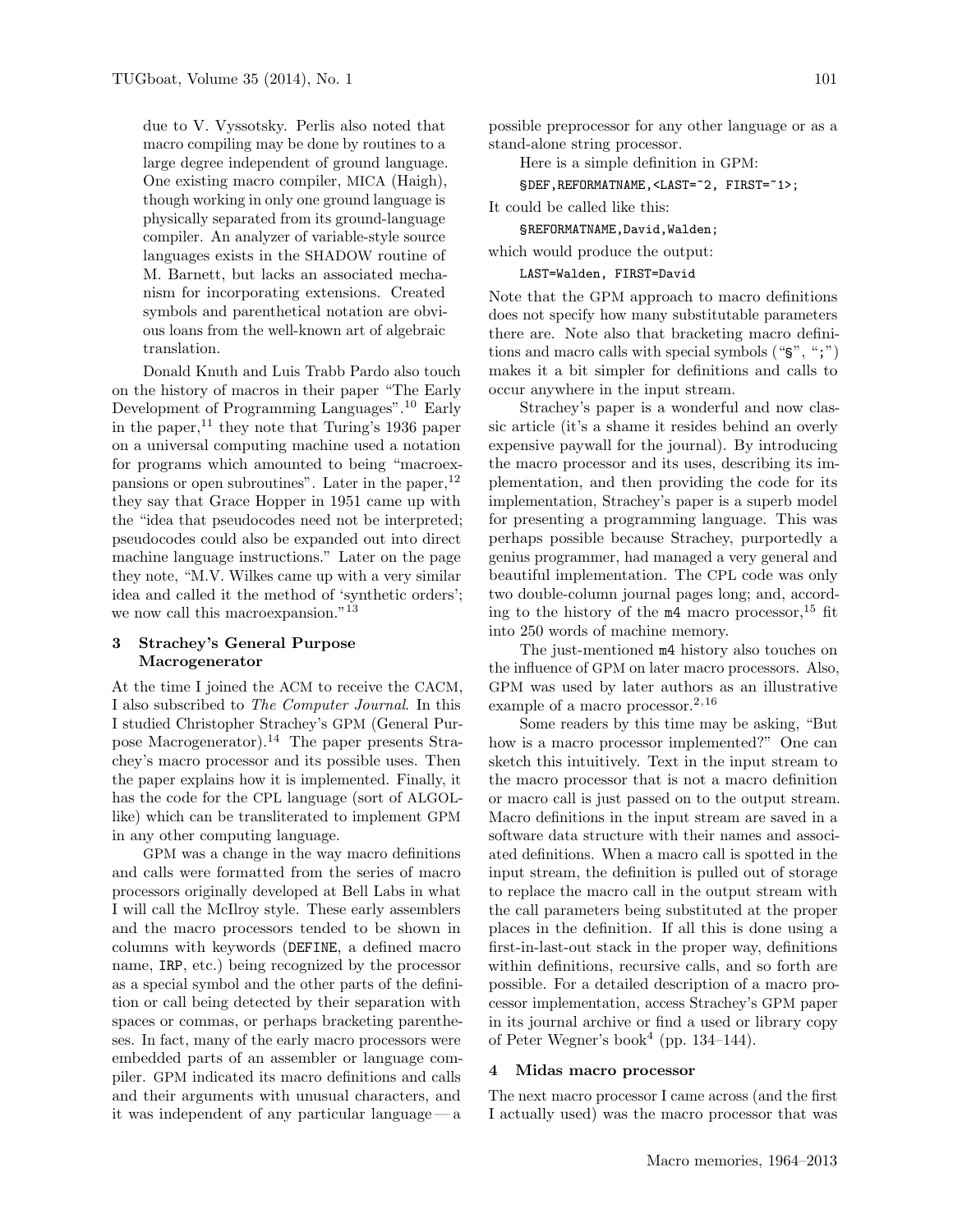part of the Midas assembler for the PDP-1. PDP-1 Midas had its origins in MIT's TX-0 computer, all the way back to MACRO on the TX-0.

MACRO was an assembler with a macro processor capability written by Jack Dennis for the TX-0. I don't know of a manual for TX-0 macros; however, MACRO was later released by DEC with its PDP-1 computer, and Jack Dennis states<sup>17</sup> that he wrote the manual for that.<sup>18</sup>

When I asked Jack Dennis about predecessor technology to MACRO, he mentioned McIlroy's paper (which was published after MACRO was available on the TX-0 in 1959, so perhaps Jack saw a draft or preprint). Of his MACRO, Jack said,<sup>19</sup> "Doug's macro processor was of the string substitution sort . . . Mine was different: it permitted a user to give a name to a sequence of assembly instructions, with integer parameters that would be added to instructions to create modified addresses. (Thus the essential mechanism was one's complement binary arithmetic instead of string concatenation.)"

Next on the TX-0 came Midas, which was derived by Robert Saunders from TX-0 MACRO. Then, TX-0 Midas was moved to the PDP-1. $^{20}\,$  The TX-0 Midas memo<sup>21</sup> is dated November 1962 which suggests that the PDP-1 Midas was up and running sometime in 1963, as the Midas manual for the PDP-1 says it was ported from the TX-0 where it had been running for about a year.

In any case, the PDP-1 editing, assembling, and debugging set of programs was probably the best set of interactive program development and debugging tools that were available for a mini-computer in the mid-1960s. Therefore, four of us using a Univac 1219 computer at Lincoln Lab decided to reimplement these PDP-1 tools for our  $1219.^{22}$ 

Midas for the PDP-1 and our version for the Univac 1219 had macro processor definition and call formats that were similar to those in the tutorial part of McIlroy's paper, e.g., "MACRO NAME ARG1, ARG2 (string)" to define a macro and "NAME X,Y" to call it with X and Y to be substituted for ARG1 and ARG2 in the macro definition. For example,

```
MACRO MOVE X,Y
      (ENTAL X
      STRAL Y)
```
The above when called with

```
MOVE K,L
```
resulted in

ENTAL K STRAL L

Midas also had what I now think of as map commands, i.e., apply some function over a list of arguments— the Midas commands IRP (indefinite repeat over a list of arguments) and IRPC (indefinite repeat over a string of characters). In our version of Midas, the IRP command might have been used as follows:

$$
\begin{array}{cccc}\n\text{IRP A, (W1, W2, W3)}\\
\text{(ADD} & A\\
\text{)}\\
\text{expanding to} \\
\text{ADD} & \text{W1}\n\end{array}
$$

ADD W2 ADD W3

and in another example

IRP X,Y,(A,Q,B,R,C,T) (CLA X STO Y )

expanding to

| CT.A | A  |
|------|----|
| STO  | O  |
| CT.A | В  |
| sтn  | R. |
| CT.A | C  |
| sтn  | т  |

The same thing could have been accomplished using the command to repeat for each character in a string of characters:

```
IRPC X,Y,(AQBRCT)
(CLA X
STO Y
)
```
I'm pretty sure that the following also worked in our version of Midas:<sup>23</sup>

```
MACRO ADDTHEM X,Y,Z
      (ENTAL X
       IRP W, (Z)(ADD W
      \mathcal{L}STRAL Y
      )
```
when called with ADDTHEM  $A, B, (C, D, E)$  resulted in

| FNTAL A |  |  |
|---------|--|--|
| ADD C   |  |  |
| ת ממ4   |  |  |
| ADD E   |  |  |
| STRAL B |  |  |

All in all, this macro effort was a significant piece of computing and programming education for me.<sup>24</sup>

# 5 More study and use of macro processors (and language extension capabilities)

In September 1967, I moved to Bolt Beranek and Newman Inc. in Cambridge, MA, where I had access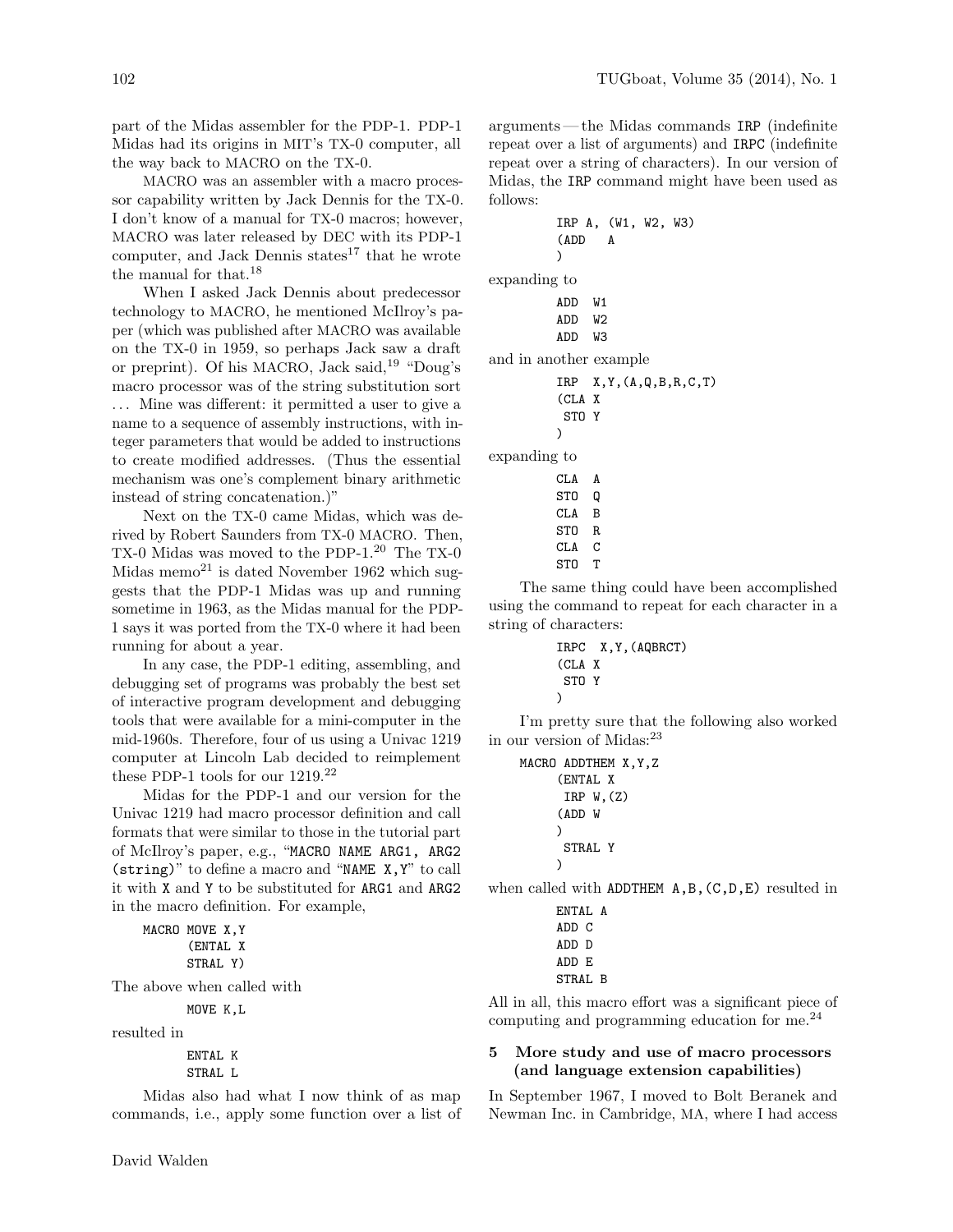to the company's PDP-1d time sharing system. I immediately began extensive use of the macro facility built into the editing program TECO.<sup>25</sup>

 $TECO<sup>22</sup>$  was an early, very powerful, text editor with a macro capability using the same type of keystrokes one used for editing. One could type a list of keystrokes to do some complex editing function but delay evaluation and instead save the sequence of keystrokes (i.e., defining a macro) and then later give a few keystrokes to execute the saved string of keystrokes (i.e., calling or executing the macro). TECO macros typically looked very cryptic. People also played games with what complicated things they could do with TECO macros, e.g., calculating digits of pi, implementing Lisp, etc.<sup>26</sup>

Also early on at BBN, as a weekend hack, I transcribed the Algol-like listing of Strachey's GPM system from his 1965 paper into PDP-1 Midas assembly language and made it run. This was easy to do given Strachey's complete description of the system.

I also investigated the TRAC language. $27,28$  TRAC was presented by Calvin Mooers as a text processing language; but to my mind, TRAC was not so different from a macro processor in the way it defines and manipulates strings.<sup>29</sup>

The basic TRAC operation is a call to a built-in function introduced by a pound sign, e.g.,

#(function-name,arg1,arg2,...)

Two of the built-in functions are define string (ds) and call (cl), as follows:

#(ds,greeting,Hello World)

and

```
#(cl,greeting)
```
resulting in replacement of the call by the string "Hello World".

Another built-in TRAC function, ss, specifies the strings for which a substitution is to be made at call time. Thus,

#(ds,greeting,Hello, name) #(ss,greeting,name)

creates a macro with one call-time argument, such that

#(cl,greeting,Hello Dave)

results in the text string "Hello, Dave".

There are other built-in functions for string comparison, and so on.

By this time, I was pretty fascinated by programming languages and macros, in particular the idea of extensions to programming languages.

Macros have often been used as a form of language extension. For instance, complex add might be defined, using McIlroy's notation, as

| COMPLEXADD, $A$ , $B$ , $C$ , $D$ , $E$ , $F$ = FETCH, $A$ |  |  |  |          |
|------------------------------------------------------------|--|--|--|----------|
|                                                            |  |  |  | ADD, C   |
|                                                            |  |  |  | STORE, E |
|                                                            |  |  |  | FETCH B  |
|                                                            |  |  |  | ת ממ4    |
|                                                            |  |  |  | STORE F  |

with the obvious substitution when called with

#### COMPLEXADD, U, V, W, X, Y, Z

From macros as a way of extending languages it was a short step to the idea of extensible high-level languages. From 1966–1968 I took computer science courses at MIT as a part-time graduate student and eventually did Master's thesis work (never completed) on a capability for extending a high level language. Unfortunately, I have lost the complete draft of the thesis report (and I never finished the accompanying program). However, I am sure that my thesis literature research and thinking influenced the next project I had at BBN.

In 1967 to 1968, with the assignment to think about a programming language for what became BBN's PROPHET system (a tool to help medicinal chemists and research pharmacologists), I looked deeply into extensible languages. I studied and reported on McIlroy's ideas<sup>6</sup> and the ideas and implementations of several other researchers.<sup>30</sup> Eventually, as a proof of concept, I translated James Bell's Proteus from the Fortran implementation in his thesis into PDP-10 assembly language. I turned this effort over to Fred Webb, who eventually replaced what I had done with a fresh implementation of an extensible language named PARSEC.<sup>31</sup> PARSEC was used in various versions (and later as the basis for RPL for the RS/1 system) by a multitude of people for many years.

This note on macros is not the place to go more deeply into extensible languages. The references in note 30 are a decent introduction to the state of the art circa 1968. For the state of the art a decade later, John Metzner's graded bibliography on macro systems and extensible languages is relevant.<sup>5</sup>

### 6 Midas, macros, and the ARPANET IMP program

At BBN I was part of the small team that in 1969 developed the ARPANET packet switch.<sup>1,32</sup> We developed the packet switch software for a modified Honeywell 516 computer using the PDP-1d Midas assembler, using lots of macros, etc., to adapt Midas to know about the 516's instruction set and paged memory environment. Bernie Cosell primarily constructed this hairy set of conversation macros. Our three person software team (Cosell, Will Crowther,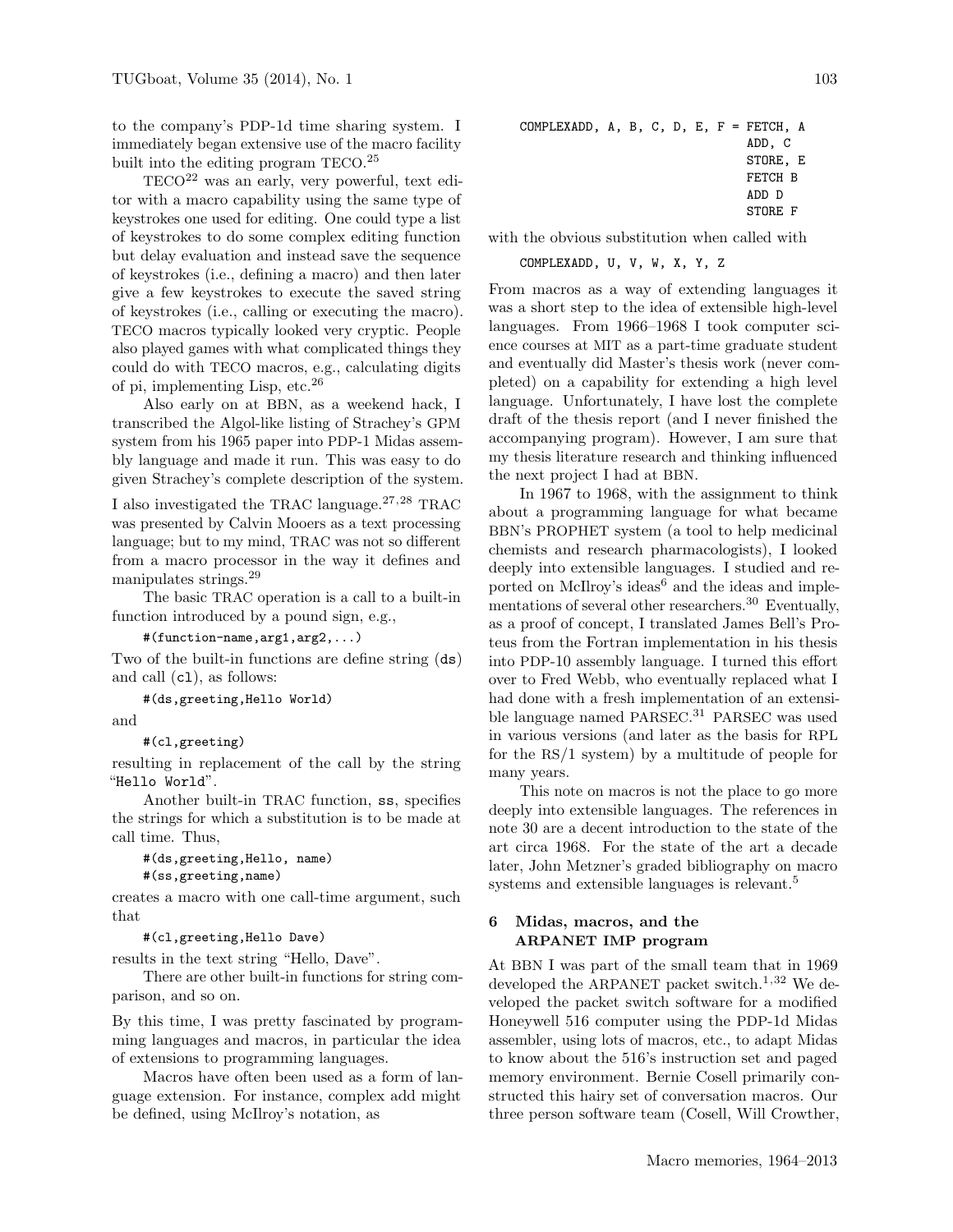and me) also used Midas macros to facilitate development of the packet switching algorithms to run on the 516. All this may be seen in a listing of the IMP program available on the web.<sup>33</sup> We also used Midas macros to generate a concordance for the IMP program<sup>34</sup> as well as to reduce the probability of writing time-sharing bugs.<sup>35</sup> A contemporary version of this Midas macro assembler written in Perl by James Markevitch is also available for study.<sup>36</sup>

## 7 Ratfor and Infomail

The next project on which I saw something like a macro processor was an effort in the early 1980s to develop a commercial email system that would run on a variety of vendor platforms, e.g., DEC VAX, IBM CICS, IBM 360, and Unix on the BBN C/70. For portability we decided to implement our email system (called InfoMail) in Fortran, for which compilers already existed for the target platforms. However, to avoid having to actually write Fortran code, we developed the system using Ratfor (Rational Fortran).<sup>37</sup> Ratfor was not actually a macro processor but rather a programming language that acted as a preprocessor to emit a Fortran program that could be compiled by a standard Fortran compiler. Nonetheless, that seems to me to be quite a lot like what a macro processor does. Also, Chapter 8 of the Software Tools book (see previous note) describes the implementation in Ratfor of a macro processor (based on the macro processor for the programming language C).

Also during my BBN years between 1967 and 1995, I briefly used the C language, which includes a macro processor,<sup>38</sup> which optionally can be used independently of the rest of C. But from 1982 on I did no real computer programming and thus didn't track what was happening in the world of macro processors.

#### 8 TEX, macros for typesetting

People who use (LA)T<sub>F</sub>X macros may already know much of what is in this section. However, some of it may be new to some readers.

After retirement from BBN in 1995, I had started using  $(E)$ T<sub>F</sub>X in place of a word processor such as Microsoft Word, particularly for documents that were more than a one-page, one-time letter. This brought me in contact with the very sophisticated and complex macro processor embedded in the TEX typesetting system. I have now been using this system and its macro processor for typesetting for nearly 20 years, the longest in my life I have used any single macro processor.

Here is an example of a T<sub>E</sub>X macro.

\def\Greeting#1{Hi #1! I hope you're well.}

If this is called with \Greeting{Dave}, it results in

#### Hi Dave! I hope you're well.

The text "#1" tells the macro definition processor (a) that there is one argument, and (b) where the call-time argument is to be substituted in the body of the macro. If the macro definition allowed three arguments, for instance, the sequence "#1#2#3" would appear after the macro name and before the open curly bracket of the definition.

The T<sub>E</sub>X macro processor is enormously powerful and flexible, in its unique way, and a comprehensively documented piece of software.<sup>39,40,41,42</sup> Massive programs have been (and continue to be) written in its macro language. For example, LAT<sub>EX</sub> is implemented entirely with TEX macros, as are other variants or supersets of TEX (called "formats" in TEX jargon) as well as thousands of LATEX "packages" which extend or modify the capabilities of LAT<sub>EX</sub>. One modest-size example of the use of TFX macros to extend LATEX can be found on pages 6–10 of "The bibtext Style Option".<sup>43</sup>

Personally, I tend to do my IATFX extensions using packages that other people have already written, although sometimes I make minor modifications to existing packages. More commonly I use T<sub>F</sub>X macros (or a LATEX variation) to replicate small snippets of  $LAT$ <sub>F</sub>X code which are used repeatedly—for consistency, and also to easily allow later changes of such snippets as I figure out what I actually want them to do. In 2004 I published an example of one such use of a T<sub>EX</sub> macro;<sup>44</sup> I encourage readers to take a look at it as it describes (far from completely) various ways T<sub>F</sub>X macros are defined and can be called.

Historically, there has been an interesting set of pressures around TEX's macro capability. Originally Donald Knuth included only enough macro capability to implement his typesetting interface. However, he was persuaded by early users to expand that macro capability. That expanded capability allowed users to construct pretty much any logic they wanted on top of TEX (although often such add-on logic was awkward to code using macro-type string manipulations). On the one hand, TEX and its macro-implemented derivatives have always been very popular and there have been non-stop macro-based additions for over 30 years. On the other hand, users despair at how annoying coding using macros is, moan about "why Knuth couldn't have included a real programming language within TEX", and otherwise cast aspersions on TEX's macro capability.

Over the years various attempts have been made to link TEX to a "real" programming language, typically invoking the programming language from TFX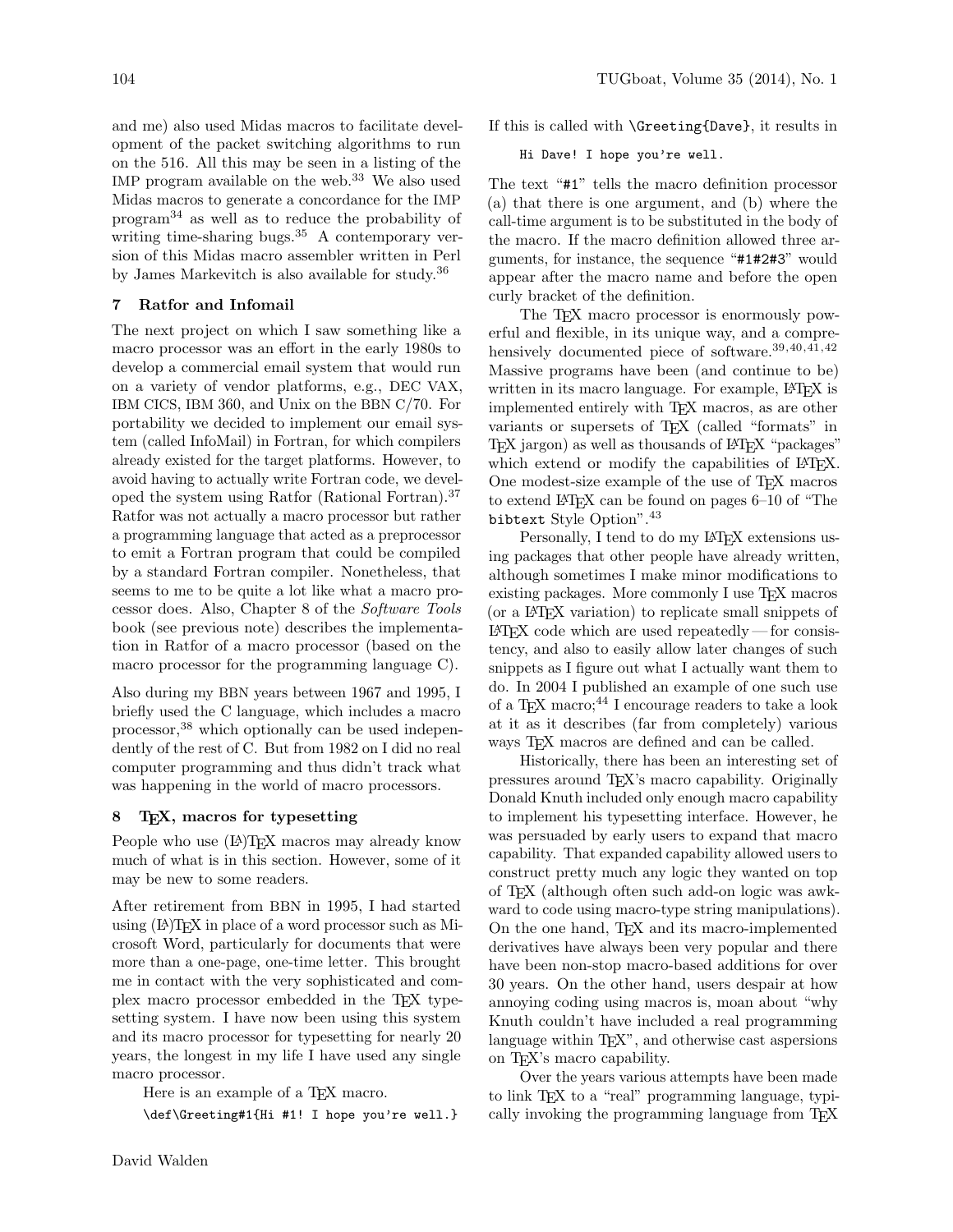or the reverse; however, none of these efforts have come into widespread use. Over the past few years, however, a small group of T<sub>E</sub>X hackers have accomplished an apparently successful merger of the Lua programming language and T<sub>E</sub>X, called LuaT<sub>E</sub>X.<sup>45</sup> LuaTEX maintains TEX's macro processor (there is really no way, and no reason, to get rid of it while keeping TEX). Thus, the full power of the TEX macro processor is available for the many situations in which it is the best tool, and the Lua language is available for things which can be done much more easily in a procedural language.

The history of the T<sub>E</sub>X macro processor partially explains the above. Knuth has made the point that he was designing a typesetting system that he didn't want to make too fancy, i.e., by including a high level language. He has also noted that when he was designing TEX he created some primitive typesetting operations and then created a set of macros for the more complete typesetting environment he wanted. He expanded the original macro capability when fellow Stanford professor Terry Winograd wanted to do fancier things with macros. Knuth's idea was that T<sub>EX</sub> and its macro capability provided a facility with which different people could develop their own typesetting user interfaces, and this has happened to some extent, e.g., LAT<sub>EX</sub>, ConT<sub>EX</sub>t, etc.

It is perhaps worth discussing a few of the things that make the TEX macro capability different from, for example, the capability of GPM.

GPM has a simple and unchanging definition and calling syntax, as was described in Section 3. Macro definitions can include other macro definitions, and macros can have recursive calls (and without going back to study the GPM paper carefully, I assume that the scope of macro definitions happens in the natural and obvious way). The definition associated with a macro name can be "looked at" without evaluating the definition; the definition associated with a macro name can be assigned to a different macro name; and there is a capability for converting numbers between binary and decimal formats and for doing binary arithmetic. No limit is specified for the number of arguments a macro definition and call can have. Finally, GPM is a stand-alone program; it processes its input, and it is up to the user what happens next with its output.

The T<sub>E</sub>X macro capability can do all those things; but it cannot be used independent of TEX, and in its straightforward form its macro definitions and calls are limited to nine arguments. T<sub>F</sub>X also has a way of defining a macro call to have a much more free-form format, and with some programming (or use of an appropriate TEX macro package) macro

call arguments can be specified with attribute-name/ value pairs. There are explicit commands in TEX creating local or global definitions, as well as various other definition variations, such as delayed definition and delayed execution of macro calls. TEX has a rich rather than minimal set of conditional and arithmetic capabilities (some related only to position in typesetting a page). There are also ways to pass information between macros and, more generally, to hold things to be used later during long, complicated sequences of evaluation and computation. These capabilities allow big programs to be written in the macro language, and thus T<sub>EX</sub> also has a capability to trace the flow of macro definition and execution.

TEX has another unusual capability that is sometimes used with macros, although it is a capability more closely related to lexical analysis than to macro definitions and calls; this is the TEX "category code" feature. T<sub>EX</sub> turns its input sequence of characters into a list of tokens. A token is either a single character with a category code (catcode) or a control sequence. For instance (using an example from Knuth's The TEXbook), the input "{\hskip 36 pt}" is tokenized into

# $\{$  hskip 3 6  $\text{p } t$  }

where the opening brace is given the catcode of 1 (begin group), hskip gets no catcode because it is a control sequence, 3 and 6 get catcodes of 12 (other), the space after 36 gets catcode 10 (space), p and t get catcodes of 11 (letter), and the closing brace gets catcode 2 (end group). (There are 16 such category codes in all.)

The next step in the T<sub>E</sub>X engine decides what to do with these different tokens, e.g., put the numbers together into a numeric value and the letters together into a unit of measurement, execute the primitive hskip command, and so on. The backslash has a catcode of zero indicating an escape character, thus telling TEX that the following letters (five in this case) form a control sequence; the space after the command name delimits the end of the name and doesn't otherwise count as a space.

TEX also has the capability of changing which character(s) have which catcode(s). For instance, the dollar sign (by default having catcode 3, indicating a shift to math mode) could be given the escape character catcode, and the backslash could be given the math shift catcode. This capability is routinely used in TEX program libraries to define macro names internal to a program in the library which users of the library cannot use when (normally) defining their own macro names. Basically, the entire input language of T<sub>F</sub>X can be changed.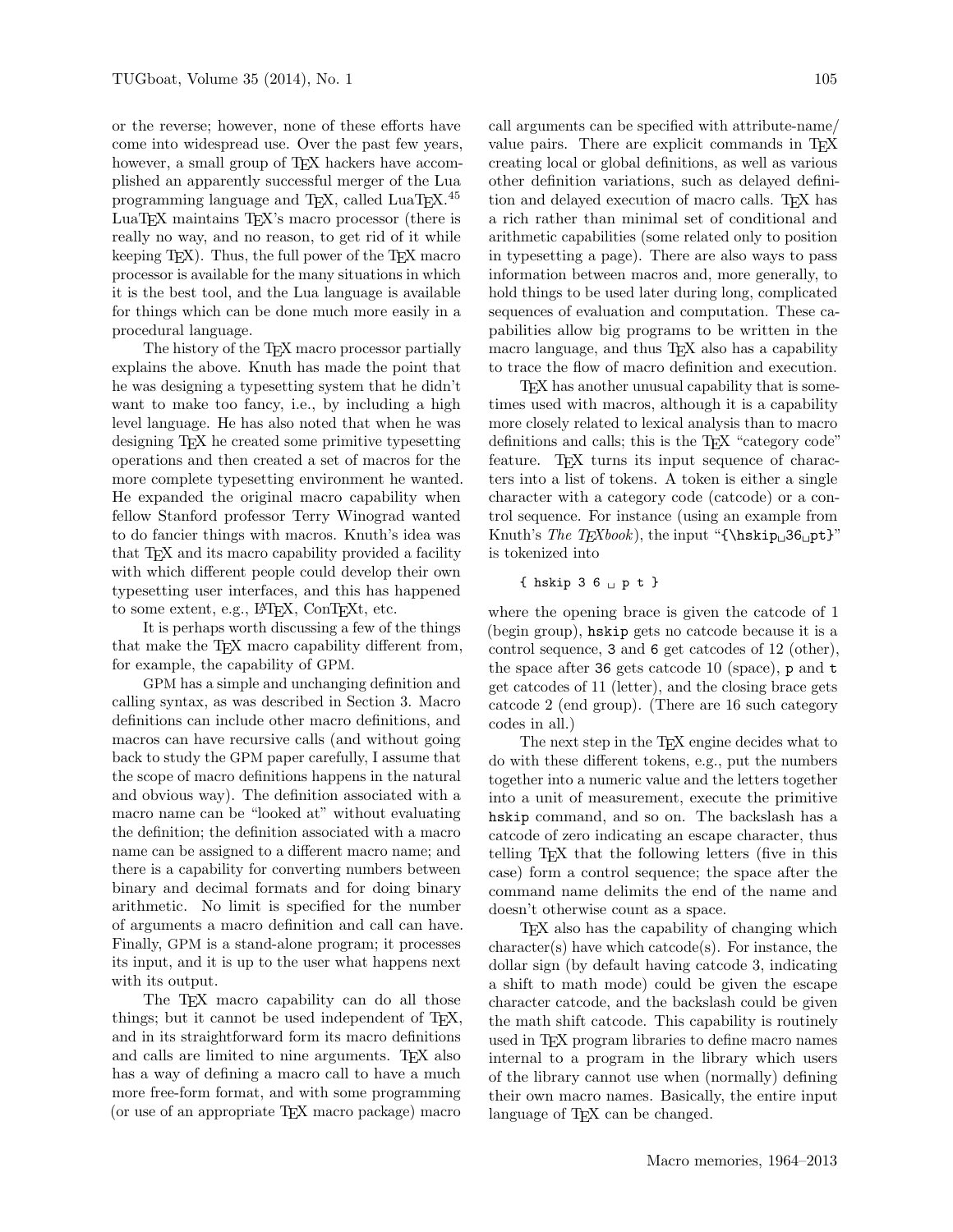The typeface design system, METAFONT, that Knuth developed in parallel with T<sub>EX</sub> has a more powerful macro capability (my memory is that he says somewhere that this was because he assumed more sophisticated people would be using META-FONT than  $Tr(X)$ .

When Knuth rewrote T<sub>F</sub>X and METAFONT using literate programming techniques and targeting the Pascal programming language,<sup>46</sup> he included a macro capability in his literate programming WEB system for two reasons: simple numeric and string macro definitions were used to simplify coding given the limitations of Pascal; another kind of macro supported literate programming by allowing source material to be presented in an order suitable for human readers, which was then reordered by the system into the order needed for compiler processing.<sup>47</sup> (When literate programming systems targeting C were later developed, WEB's numeric and string macros were no longer strictly needed since C has its own macro processor, as noted above. The macros supporting literate programming continued to be an essential part of the system.)

I got to wondering when and where Donald Knuth got his own introduction to macro processors. He said:<sup>48</sup>

I worked with punched cards until the 70s. My first "macro processor" was a plugboard for the keypunch, setting up things like tab stops! The assembler that I wrote as an undergrad, SuperSoap for the IBM 650, had a primitive way for users to define their own "pseudooperations"; but it was extremely limited. For example, the parameters basically had to be in fixed-format positions.

I learned about more extensible user-definability with the first so-called "compilercompilers", notably D. Val Schorre's "META II"  $(1964)^{49}$  and E.T. Irons's syntax-directed compiler written at Yale about the same time.<sup>50</sup> Later I knew about the sort-of macros in other compilers, e.g., PL/I.

But the first really decent work on what we now call macro expansion was done I think by Peter Brown ... it was his book Macro Processors (Wiley,  $1974$ )<sup>2</sup> that was my main source for macros in T<sub>E</sub>X, as far as I can remember now.

## 9 M4

In about 2001, I was looking for a macro processor to help me format an HTML list of the articles in the Journal of the Center for Quality of Management that were relevant to the chapters of a book I coauthored.<sup>51</sup> I found the  $m4$  macro processor.<sup>52</sup>

The following first entry in an HTML table:<sup>53</sup>

|              | <b>click</b> | Vol. 1 No. Tom Lee and David | What is the Center for $\kappa$ |
|--------------|--------------|------------------------------|---------------------------------|
| $28.2^\circ$ |              | here¤  1, 1992¤ Walden ¤     | Quality Management?¤            |
|              |              |                              |                                 |

was created with the following m4 macro definition that outputs HTML markup:

```
define('_te','
<TR VALIGN="top">
<TD ALIGN="center"><FONT FACE="Arial">$1</FONT></TD>
<TD ALIGN="left"><FONT FACE="Arial">$2</FONT></TD>
<TD ALIGN="left"><FONT FACE="Arial">$3</FONT></TD>
<TD ALIGN="left"><FONT FACE="Arial">$4</FONT></TD>
<TD ALIGN="left"><FONT FACE="Arial">$5</FONT></TD>
</TR>')
```
which was called as follows (except all on one line):

```
_te(28.2,_url(00100),_i(1,1,1992),
   Tom Lee and David Walden,What...)
```
where "\_url" and "\_i" are other  $m4$  macro calls. I gave the m4 macros names beginning with underscores so the names would be recognizable in the m4 source file which didn't otherwise use underscores.

Use of m4 brought me full circle, in a sense, as the m4 macro processor is somewhat derived from GPM. <sup>54</sup> It was also used for and with Ratfor.

One incarnation of m4 is a freely available program under the GNU GPL, and thus that implementation is also available for study and other use.<sup>55</sup>

My writing and publishing work using a LATEX engine involved me in publishing work flows, particularly the need to have one source file be processable into multiple publication formats. For example, in the case of the T<sub>EX</sub> Users Group Interview Corner,<sup>56</sup> we use m4 macros to define a new markup language which can, with different sets of definitions, be targeted to output markup language code for either LATEX for paper printing or HTML for web posting. In our interview sources files, we might write the macro call "\_i(Book Name)". With our HTML set of m4 definitions, that would convert to "<i>Book Name</i>". With our L<sup>AT</sup>FX set of m4 definitions, that would convert to "\textit{BookName}". We have hundreds of  $m4$  definitions in each of the LAT<sub>EX</sub> and HTML m4 definition files that implement this ad hoc markup language that targets the two methods of output.

A language independent macro process such as GPM or m4 can be used at any point in a workflow:

- as a preprocessor for a programming language (as in many of the examples in this note)
- as a post processor (Martin Richards has noted that a GPM-like macro processor was used to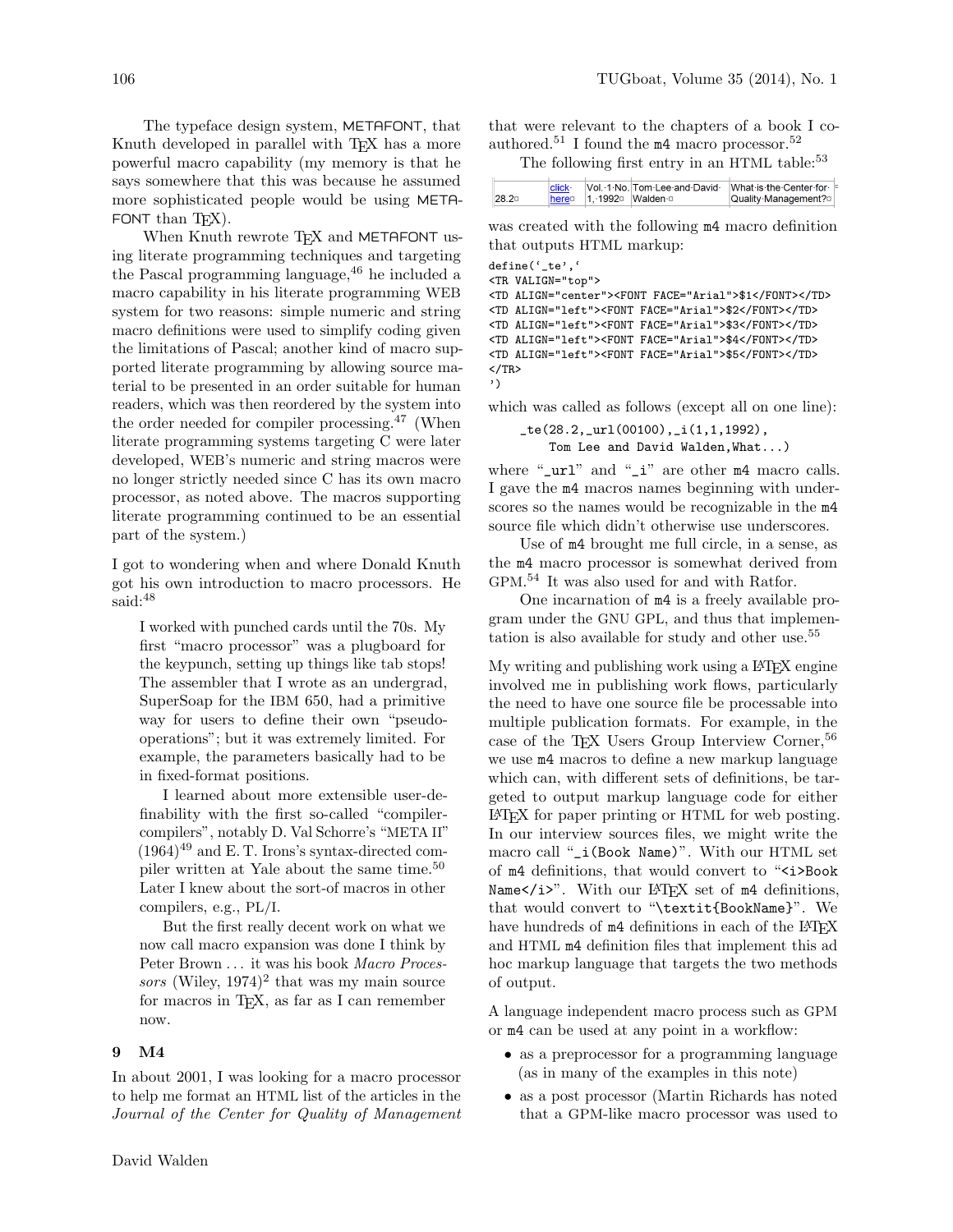convert the O-code output of his BCPL compiler into machine language $5^{57}$ 

• as an intermediate step in the work flow (for instance, a Perl program processes an input driver file to generate m4 macro calls, the macro calls generate LATEX markup, and the LATEX engine generates PDF files from the LATEX markup).

## 10 Reflections

General reflections. A computing historian who is a potential reader of this note might ask, "Why should I care about macro processors?" There are a couple of answers to this. First, macro processors played an important role in the history of programming languages. They were used with early assemblers, before higher level languages became widespread. In fact, they allowed assembly language users to create higher level language constructs by grouping together useful sequences of assembly language instructions under a single name, for example, complex-add. As higher level languages came into use (e.g., Fortran, ALGOL), the usefulness of macro processors was carried over into higher level languages (e.g., to create yet higher level linguistic constructs). Soon stand-alone macro processors were created that could act as a preprocessor for any programming language rather than being embedded within a particular programming language. Second, both embedded and stand-alone macro processors continue in widespread use today. We also find macro processors embedded in the user interface of many computer tools other than programming languages, for instance, as part of text editors, operating system shells, makefiles, and other applications and software packages (one example is Actions in Photoshop repeatable sequences of Photoshop commands).

The reader might next ask, "If macro processors have been important in the history of programming, why isn't more written about them?" I think the answer to that question may have to do with the relative simplicity of many macro processors, which substitute one character string for another. That is not an area that requires much research, and generally useful implementation methods have been well known since the 1960s or earlier; also, it is not too hard to do an ad hoc implementation of a macro processor as part of some piece of software one is writing. Being mostly implemented as string manipulators, macro processors don't have to have all of the debatable research topics that a full programming language has (side effects, call by name, scope, etc.— although the sophisticated macro processors such as  $m4$  and T<sub>F</sub>X have parallels for these sorts of programming-language-philosophy topics). Also, as

macro processors tend to operate at compile time, sometimes in ways that increase runtime efficiency, there probably hasn't been as much interest in optimizing macro processor performance as there has been with programming languages.

From the point of view of the professional programmer (versus historian), macro processors are just another development tool, and they are available as preprocessors or embedded in whatever programming language or other development tools the programmer is using. Details about how a macro processor works may annoy but probably won't deter such working programmers. They just use what is available as best they can, and don't write the theoretical articles. Practical use of macros also tends to be awkward, and describing their use can be messy. Thus, it is difficult in a short paper to describe serious uses of macros.

On the other hand, people who might be reluctant to use a "real" programming language may use macros (e.g., editor macros) in quite sophisticated ways. In the multi-chapter interview of Knuth in his Companion to the Selected Papers of Donald Knuth (page  $161$ ),<sup>58</sup> Knuth says of his wife, "I don't think she will ever enjoy programming. She is good at creating macros for a text editor, sometimes impressing me with subtle tricks that I didn't think of, but macro writing is quite different from creation of what we call 'recursive procedures' or even 'while loops.'"

Macro processors are also not as tractable a topic for historical or theoretical writing as high level languages perhaps are. While many macro processors may be for relatively straightforwardly extending a programming language or aiding in a development task, some macro processors (such as m4 and the macro capability in T<sub>E</sub>X) have a big set of capabilities for dealing with sophisticated programming situations — they are set up to write big complicated programs, just as regular higher level languages are, but often in more clumsy-to-use ways. There is a 160-page manual to describe all the capabilities of the stand-alone m4 macro processor. In addition to Knuth's own writings,  $39,41$  Eijkhout's book $40$  has more than 50 pages on the extensive macro capabilities embedded in TEX, and Stephan von Bechtolsheim wrote (perhaps excessively) a  $650$ -page book<sup>59</sup> on using TEX macros. (There is probably an interesting paper to be written comparing the issues inherent in these powerful macro processors with similar issues in regular procedural programming languages.)

The immediately preceding discussion brings to mind the question, "Where on the spectrum of programming languages do we put macro processors?"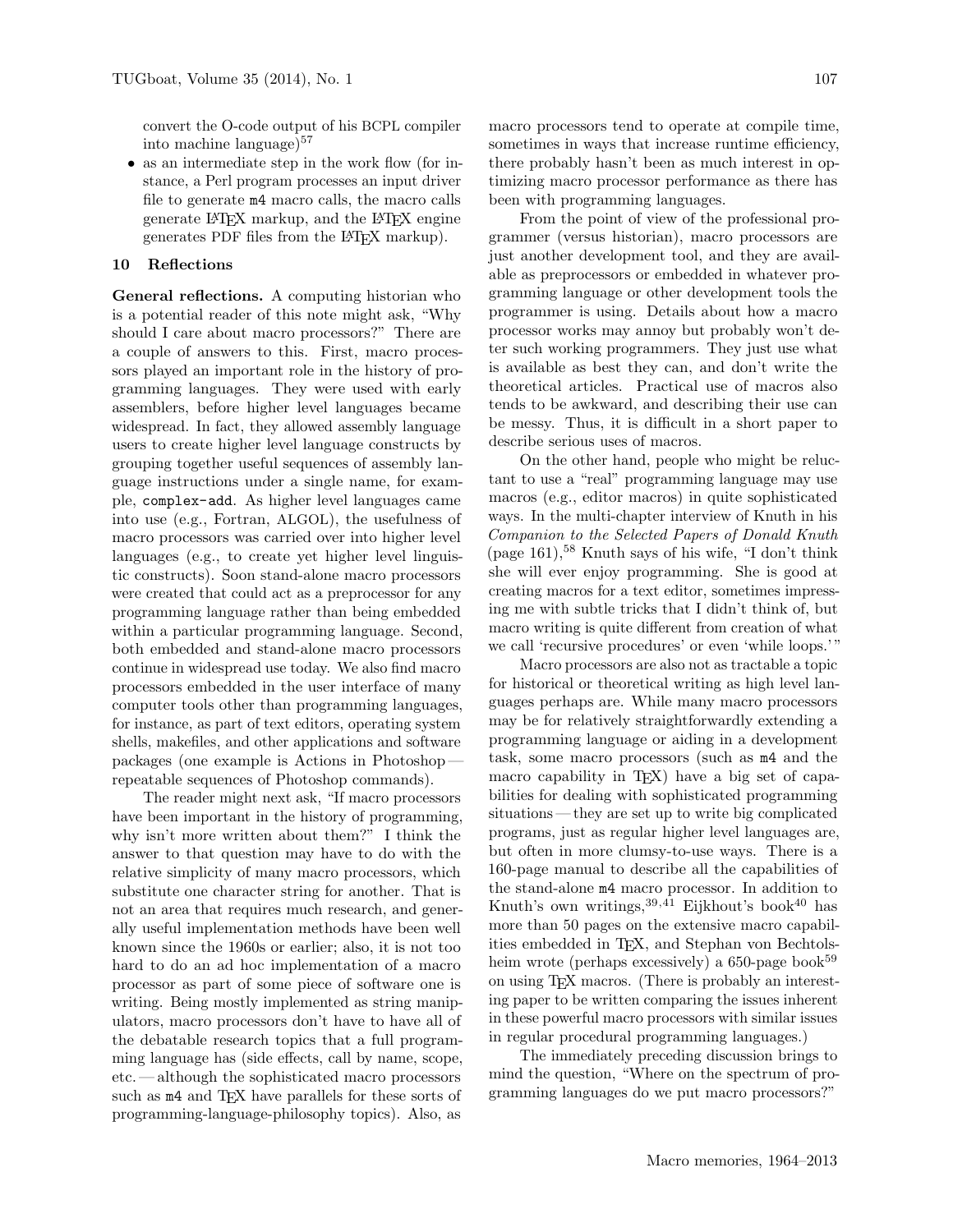Early on they were used as ways to extend assemblers and compilers. Quickly they were used to implement programming languages (e.g., WISP and SNOBOL). They were used to simulate different "computers" (e.g., BCPL's compiler of O-code, the assembly language of the Honeywell 516 IMP computer). I personally have used them to define and process little special purpose markup languages (as described in the  $m4$  and T<sub>EX</sub> sections above).

Many macro processors are Turing-complete and in this sense can compute anything a typical higher level language can compute. However, they are distinct from many higher level language compilers (discounting macro capabilities they might have, or other compile-time evaluation capabilities, as languages which execute interpretively often have, e.g., Lisp, Perl) in that much computation in macro processors inherently goes on at "compile" time. This can make their syntax and semantics harder to specify.

In Knuth's paper "The Genesis of Attribute Grammars", reprinted in his Selected Papers on Computer Languages, <sup>60</sup> Knuth explains (pages 434–435) that he didn't use an attribute grammar to specify the semantics of TEX because he hadn't been able to think of any good way to define TEX precisely except through the implementation using Pascal. He also couldn't think of how "to define any other language for general-purpose typesetting that would have an easily defined semantics, without making it a lot less useful than TEX. The same remarks also apply to METAFONT. 'Macros' are the main difficulty. As far as I know, macros are indispensable but inherently difficult to define. And when we also add a capability to change the interpretation of input characters, dynamically, we get into a realm for which clean formalisms seem impossible."

Personal reflections. Macro overview books, such as those by Brown and Campbell-Kelly, try to categorize the uses of macro processors, for example, to extend a programming language, to allow late binding of variables to values, to communicate with the operating system, to implement desirable-but-nonexistent machine instructions, to insert debugging code into a program, and to simply abbreviate long strings of text. Below is a short list of the ways I feel I have made use of the macro processors described in this note.

- The macro processor described in McIlroy's paper, Strachey's GPM, and Mooers' TRAC were for the study of programming languages, understanding of how macro processors work, and for coding practice.
- Midas was about implementing a macro proces-

sor and using one for production work including retargeting Midas to a new computer and putting hints in a real-time program to reduce the probability of time-sharing bugs.

- TECO and other editor macros were to reduce editing keystrokes, especially when regular expression searches and replacements are needed.
- Ratfor and C were for programming efficiency.
- T<sub>F</sub>X macros are for production typesetting, creating extensions to LATEX (e.g., the style for a particular book), and as another sophisticated macro processor to study.
- m4 use has been to create new markup languages with which to target document source files to different output media.

In addition to assembly languages for different computers, Fortran for various mathematical projects, and the languages mentioned above, I briefly programmed in Lisp and BCPL years ago. Lisp has a macro capability and I may have used it, but, if so, I don't remember anything about it.<sup>61</sup> While writing these notes, I have learned that a version of Strachey's GPM existed for BCPL, known as BGPM.

In recent years I have used Perl for several large and many small projects. Apparently Perl has a capability for redefining parts of the Perl language (the equivalent of macros and more), but it confused me when I tried to read about it and am not likely to try it. I suppose I can just use m4, which I already know, as a preprocessor for Perl; but that doesn't stop me from wishing that a conventional macro capability was built into Perl.

## Acknowledgments

Chuck Niessen helped me remember the capabilities of the Univac 1219 macro assembler we wrote. Ralph Alter and Will Crowther responded to queries relating to macro capabilities on Lincoln Laboratory computers. Stan Mazor confirmed my memory about whether or not we used macros in the early 1960s on the IBM 1620 at San Francisco State College. Tom Van Vleck reminded me of what languages with macro processors were available at MIT in the late CTSS and early Multics era. Jim Wood reminded me of some things about PARSEC. Bill Aspray and Martin Campbell-Kelly provided guidance on how this paper might be developed into a more traditional academic computing history paper. Bernie Cosell pointed out half a dozen subtle issues or possibilities in the paper. Ralph Muha gave me his copy of Gimpel's SNOBOL4 algorithms book. Most helpfully, Karl Berry read drafts of this note, noted typos, made suggestions for improvement, and provided additional insight about and references for a number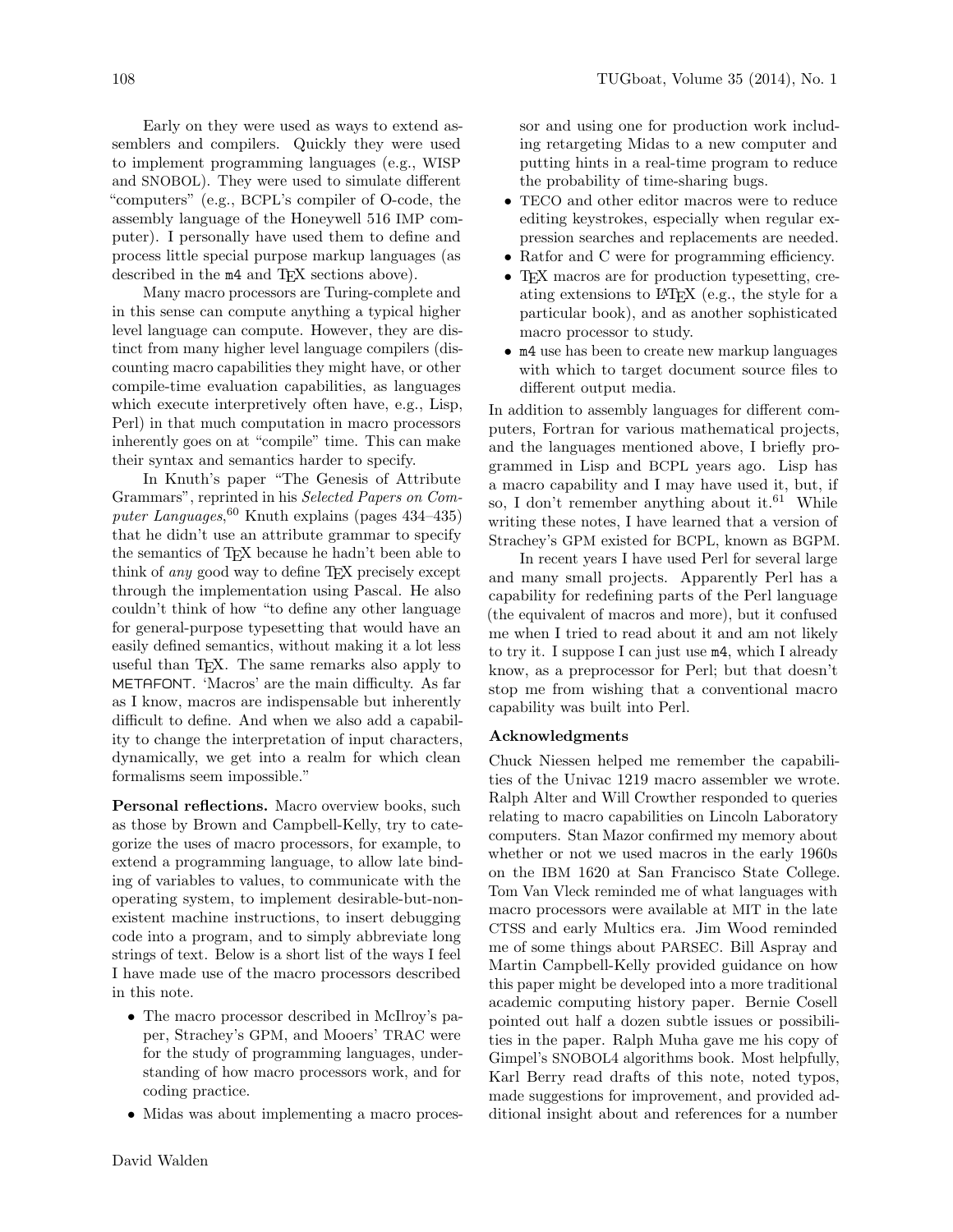of macro processors, particularly TEX. Karl, along with Barbara Beeton, also edited the final draft of the paper to ready it for publication.

#### Notes

# 1 http://walden-family.com/impcode/imp-code.pdf

<sup>2</sup> [Macro overview] P.J. Brown, Macro Processors and Techniques For Portable Software, John Wiley & Sons, 1974.

<sup>3</sup> [Macro overview] Martin Campbell-Kelly, An Introduction to Macros (Computer monographs, 21), MacDonald & Co., London, 1974.

<sup>4</sup> [Macro overview] Peter Wegner, Programming Languages, Information Structures, and Machine Organization, McGraw-Hill Book Company, 1968, section 2.6 and section 3.1–3.4, pp. 130–180.

 $<sup>5</sup>$  [*Macro overview*] John R. Metzner, A graded bibliog-</sup> raphy on macro systems and extensible languages, ACM SIGPLAN Notices, Volume 14 Issue 1, January 1979, pp. 57–64.

 $6$  [McIlroy's model] M.D. McIlroy, Macroinstruction Extensions for Compiler Languages, Communications of the ACM, vol. 3 no. 4, 1960, pp. 214–220.

7 In 1967 McIlroy's paper was reprinted in the now classic book Programming Systems and Languages, edited by Saul Rosen, McGraw-Hill, New York, 1967. For this paper I was looking at the reprint of Rosen's book. In the reprint McIlroy doesn't say anything about the macro name in this example also being used within the definition but not apparently as a recursive call of the macro, i.e., the 3 argument call can be distinguished from the 1-argument instruction.

# $^8$  [Macros at Bell Labs] May 4, 2009, http://deememorial.blogspot.com/2009/05/ doug-mcilroy-recalls-bell-labs.html

<sup>9</sup> [Other macro systems] M. Barnett, Macro-directive Approach to High Speed Computing, Solid State Physics Research Group, MIT, Cambridge, MA, 1959; D.E. Eastwood and M.D. McIlroy, Macro Compiler Modifications of SAP, Bell Telephone Laboratories Computation Center, 1959; I.D. Greenwald, Handling of Macro Instructions, Communications of the ACM, vol. 2 no. 11, 1959, pp. 21–22; M. Haigh, Users Specification of MICA, SHARE User's Organization for IBM 709 Electronic Data Processing Machine, SHARE Secretary Distribution SSD-61, C-1462, 1959, pp. 16-63; A.J. Perlis, Official Notice on ALGOL Language, Communications of the ACM, vol. 1 no. 12, 1958, pp. 8–33; A.J. Perlis, Quarterly Report of the Computation Center, Carnegie Institute of Technology, October. 1969; Remington-Rand Univac Division, Univac Generalized Programming, Philadelphia, 1957.

 $10$  [Other macro systems] This article was originally published in Volume 7 of the Encyclopedia and Computer Science and Technology, published by Michel Dekker in 1977. The article is reprinted as chapter 1 of Donald E. Knuth, Selected Papers on Computer Languages, Center for the Study of Language and Information, Stanford University, 2003.

<sup>11</sup> Page 6 in the volume of Knuth's selected papers.

 $12$  Page 42 of the selected papers volume.

<sup>13</sup> Martin Campbell-Kelly told me [email of 2013-11-23], "Maurice Wilkes developed a macro-based system called WISP for list processing (http://ai.eecs.umich.edu/ people / conway / CSE / M.V.Wilkes / M.V.Wilkes-Tech. Memo.63.5.pdf)  $\ldots$  Peter Brown<sup>2</sup> was Wilkes' PhD student."

 $14$  [GPM] C. Strachey, A General Purpose Macrogenerator, The Computer Journal, vol. 8 no. 3, 1965, pp. 225– 241.

<sup>15</sup> See Section 1.2, Historical References, at http://www. gnu.org/software/m4/manual/

 $16$  [GPM] Another implementation of GPM can be found in Section 8.8 of James F. Gimpel's book Algorithms in SNOBOL4, John Wiley & Sons, 1976. (SNOBOL4 itself was implemented using a collection of macros which create a virtual machine for the purpose of language portability: Ralph E. Griswold, The Macro Implementation of SNOBOL4, W.H. Freeman and Company, San Francisco, 1972. SNOBOL4 is sometimes known as "Macro SNOBOL".)

 $17$  Email of November 16, 2013.

<sup>18</sup> [*Midas*] MACRO Assembly Program for Programmed Data Processor-1 (PDP-1), Digital Equipment Corporation, Maynard, MA, 1963, http://bitsavers.informatik. uni-stuttgart.de/pdf/dec/pdp1/PDP-1\_Macro.pdf <sup>19</sup> Email of October 28, 2013.

 $^{20}$  [*Midas*] http://ia601609.us.archive.org/9/items/ bitsavers\_mitrlepdp1\_1535627/PDP-1\_MIDAS.pdf

 $^{21}$  [ $Midas$ ] http://ia601601.us.archive.org/11/items/ bitsavers\_mittx0memo\_2363951/

M-5001-39\_MIDAS\_Nov62.pdf

<sup>22</sup> Ralph Alter wrote a version of TECO, Dan Murphy's paper Tape Editing and Correcting Program: Dan Murphy, The Beginnings of TECO, IEEE Annals of the History of Computing, 31(4), October–December 2009, pp. 225– 241. Will Crowther wrote a version of Alan Kotok's DDT debugging program. Chuck Niessen and I wrote a version of Robert Saunder's macro assembler: Chuck wrote the basic assembler and I wrote the macro-processor.

<sup>23</sup> I have the line printer assembly listing and my handwritten flow chart for this macro processor. It is tempting to try to make this macro processor run again on a 1219 emulator.

 $24$  This was the first program in which I used stacks and for which I thought about recursion in a profound way. I think this was also the first time I wrote code for managing a symbol table.

<sup>25</sup> I don't remember using this capability in TECO at Lincoln Lab.

 $^{26}\!$  I won't bother with further mention of macros in other editors (or macros in various job control languages, shells, or makefiles) in the rest of this note.